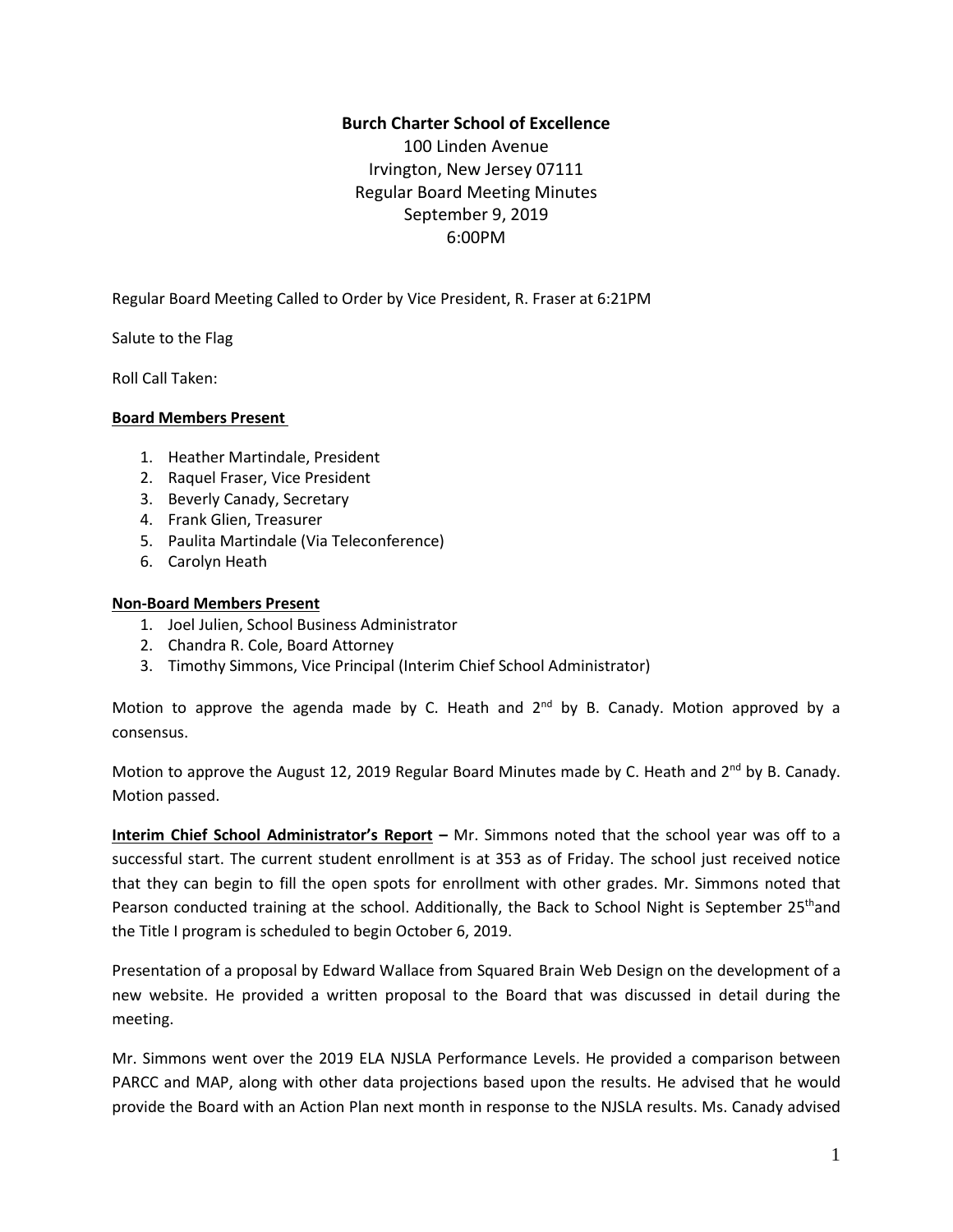that she would like the see the data from the impact of the Summer Program. She indicated that she would like to see the tracking of this data at least three times throughout the year.

## **New Business**

**Approval of Treasurer's Report, Resolution No. 09092019-001—**F. Glien presented the report of August 31, 2019, along with a written report that was provided to the Board. F. Glien noted that all the accounts have been reconciled with an ending balance of \$377,040.23.

**Approval of the September 10, 2019 Bill List, Resolution No. 09092019-002—**Presented by J. Julien along with a written report that was provided to the Board. J. Julien made note of line items that were over \$1,000. J. Julien advised that the total bill list is \$304,730.32.

Motion to approve by consolidation the monthly budget reports, Resolution No. **09092019-001,** 09092019-002, made by C. Heath and 2<sup>nd</sup> by P. Martindale. Motion passed.

## **Resolutions**

## **Committee Reports**

# **1. Executive/Legal**-

**a.** Reserved for closed session.

### **2. Curriculum**-

**a.** Approval of **Resolution No. 09092019-003**-Resolution to approve the trip to Alstead Farms for grades K-5 on October 1-3: At a cost of \$4,575 for admission and \$3,997 for transportation.

Motion to approve Resolution No. 009092019-003 made by P. Martindale and 2<sup>nd</sup> by C. Heath. Motion passed.

### **3. Building and Grounds**-N/A

### **4. Finance**-

**a.** Approval of **Resolution No. 09092019-004**-Resolution to approve the redesign of the school website by Squared Brain Wed Design at a cost of \$3,060.

Motion to approve Resolution No. 09092019-004 made by P. Martindale and 2<sup>nd</sup> by C. Heath. Motion passed.

### **5. Governance Report**-N/A

**6. Other**

### **Public Comments-**N/A